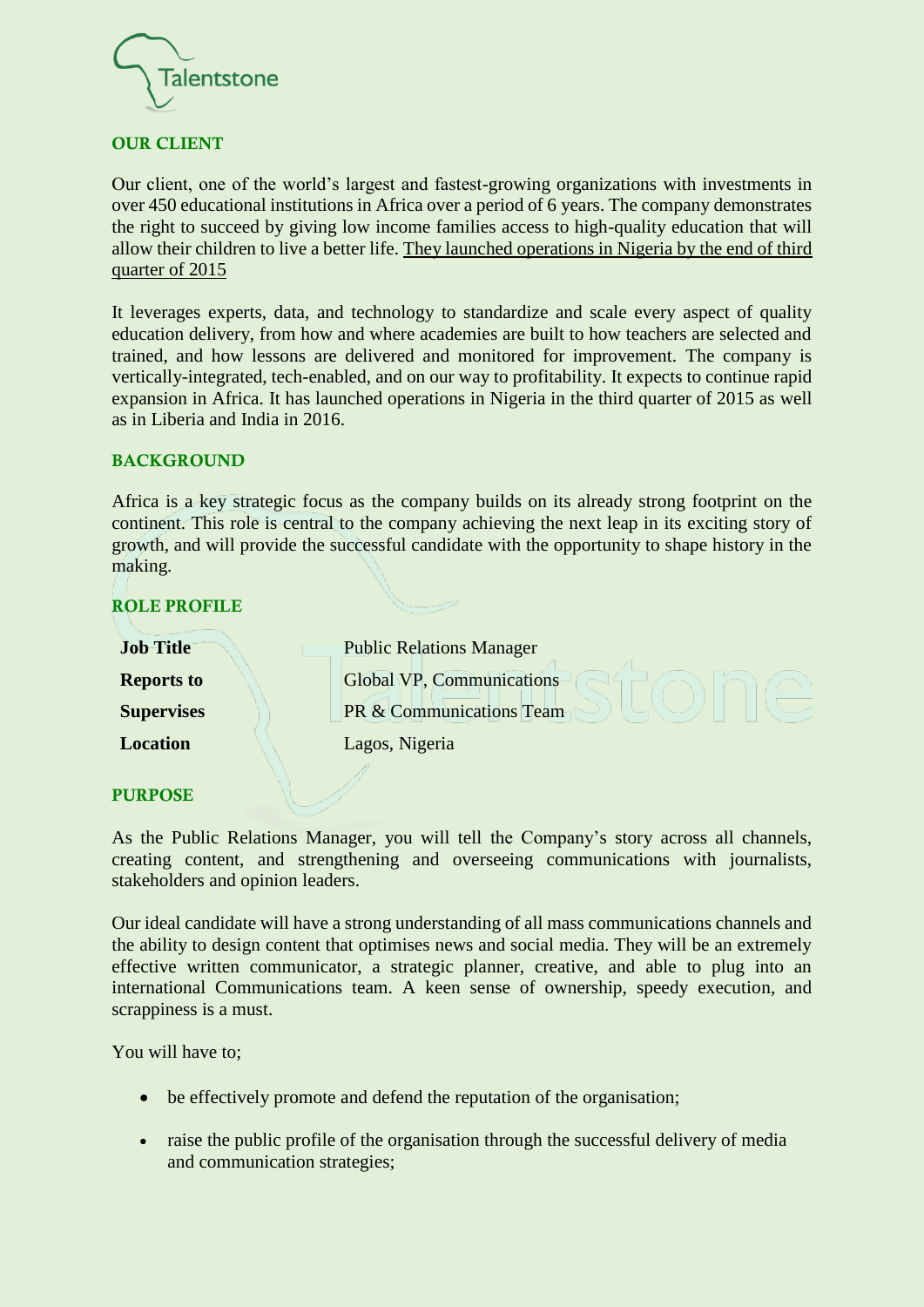

- identify potential opportunities to increase media profile regionally, and deliver on them;
- offer media advice and insight to senior members of the Nigerian team, particularly on the implications of national news stories;
- engage in planning and delivery across the whole communications spectrum. including contribution to the delivery of high priority campaigns and policy developments, and the regional roll out of communications strategies;
- develop and manage key stakeholder relationships both internal and external;
- play a key role in ensuring that all communication is of an appropriate high standard, consistent with brand and key messages;
- have responsibility for the Nigerian Communications budget;

# RESPONSIBILITIES

- Lead an effective and efficient press office, at national level, in a fast-paced environment;
- Audit current communications in Nigeria and develop a plan for optimisation and improvements;
- Develop proactive external focussed multi-disciplinary media campaigns and stories;
- Crisis communications management;
- Communications project management;
- Offer advice on the best media approach to colleagues within the organisation;
- Map and prioritise external contacts within the media, and external stakeholders.
- Prepare and place media spokespeople into broadcast and print news media
- Plan and lead political engagements in Nigeria
- Plan and lead on the company's' engagement with conferences and events in Nigeria
- Contribute to internal communication content and stakeholder news content
- Develop a content calendar for all Nigeria channels
- Build partnerships with other education or social enterprises/non-profits, and education innovators
- Conduct influencer mapping audit and design a strategy for engagement
- Lead all external communications for the Nigerian operations
- Pro-actively engage with Communications leaders and colleagues around the world to ensure all work is completely aligned with the global strategy and global campaigns
- Actively participate in regular department and team meetings, contributing to strategy and tactical discussions which will be beneficial to the brand reputation;
- Maintain an awareness of own and others' Health and Safety and comply with the Health and Safety policy and procedures;
- Take personal responsibility for keeping up to date with the company's work globally.

## QUALIFICATION / EXPERIENCE REQUIREMENTS

## Education:

A bachelors' degree (or equivalent) with superior academic performance.

## Experience:

• Extensive experience of PR and Communications within a campaigning organisation;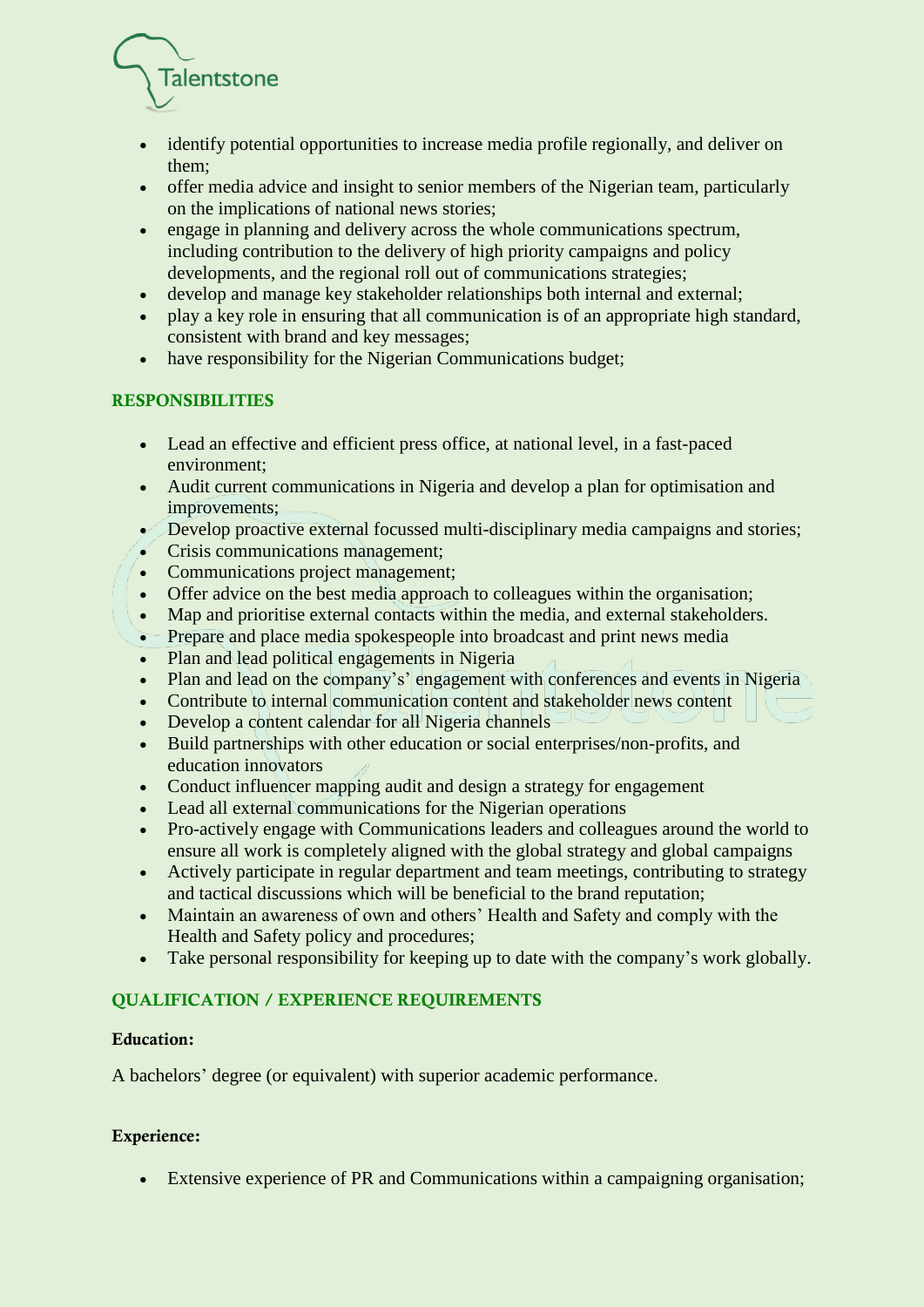

- Detailed knowledge of the role of social media channels in PR and how to best utilise each channel for the organisation's benefit;
- A detailed understanding of, and proven experience in the media and political landscape in Nigeria
- International experience working for political, campaigning, non-profit, and other social enterprise type campaigns that concern an idea or movement rather than a product;
- A clear understanding of how to grow the distribution/popularity of channels based upon audience segmentation;
- Experience of digital content editing;
- Experience of film editing and direction;
- Appreciation of PR and Communications in emerging markets or underdeveloped countries;
- Ability to work independently and across country teams;
- Experience of engaging in public media debates with policy makers

## KEY RELATIONSHIPS

- Works closely with the global Communications team to delivery media strategies;
- Works closely with other managers in the business to develop and implement communication initiatives;
- Pro-actively works closely with managers and staff in all directorates to ensure clarity of key messages;
- Works and liaises with the Leadership Team and other senior managers as required;
- Media journalists
- Bloggers
- Social media influencers
- Delegated external agencies, media liaison and account management of external agencies.
- Works at a senior level with individuals, representatives and managers from a range of agencies, media organisations and suppliers that support, have an interest in or a view on the company's activity.

## SUCCESS FACTORS

- Highly developed, proven and appropriate professional communications skills at a level that will enable the Communications team and function to maintain and enhance its reputation;
- Substantial experience of success in a fast-paced national press office or equivalent in the corporate, charitable or political sector;
- Detailed knowledge of all computer tools such as Microsoft Word, Excel and PowerPoint;
- Experience of developing and delivering comprehensive media strategies and complex media campaigns across a range of platforms for a range of audiences;
- Experience of successfully developing and managing effective working relationships with internal and external senior stakeholders including senior journalists and broadcasters and editors;
- Highly developed and proven creative skills to lead a significant communications team with flair, innovation and new ideas;